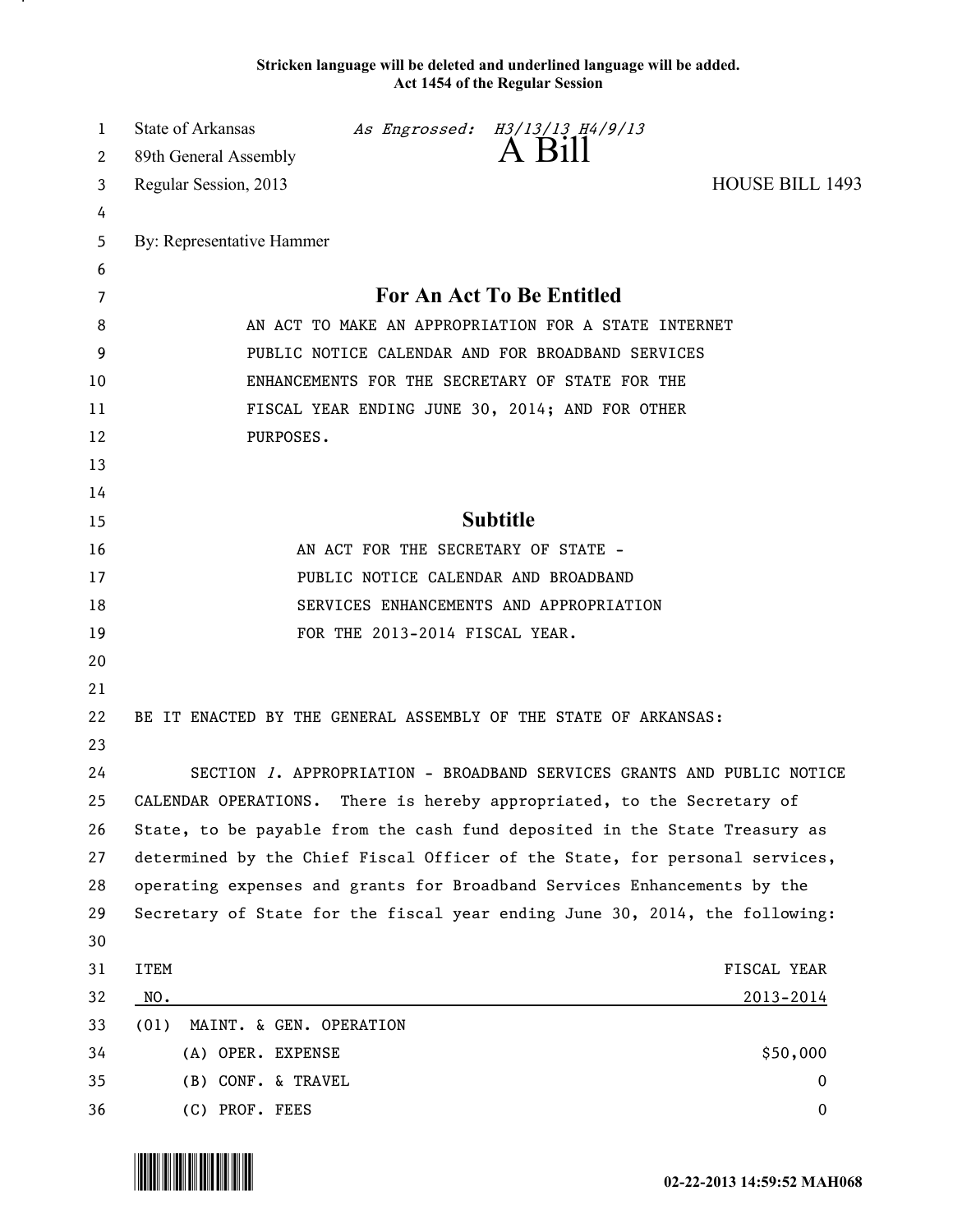SECTION 2. SPECIAL LANGUAGE. NOT TO BE INCORPORATED INTO THE ARKANSAS CODE NOR PUBLISHED SEPARATELY AS SPECIAL, LOCAL AND TEMPORARY LAW. BROADBAND GRANTS RULES AND REGULATIONS AND PUBLIC NOTICE CALENDAR SAVINGS REPORT. The Secretary of State shall promulgate rules and regulations regarding the use of revenues collected and the disbursement of Broadband Enhancements Grants 11 with prior review by the Administrative Rules and Regulations Subcommittee of the Arkansas Legislative Council or Joint Budget Committee. The Secretary of State shall report annually to the Arkansas Legislative Council or Joint Budget Committee estimated savings from the implementation of the State Internet Public Notice Calendar.

 SECTION 3. COMPLIANCE WITH OTHER LAWS. Disbursement of funds authorized by this act shall be limited to the appropriation for such agency and funds made available by law for the support of such appropriations; and the restrictions of the State Procurement Law, the General Accounting and Budgetary Procedures Law, the Revenue Stabilization Law, the Regular Salary Procedures and Restrictions Act, or their successors, and other fiscal control laws of this State, where applicable, and regulations promulgated by the Department of Finance and Administration, as authorized by law, shall be strictly complied with in disbursement of said funds.

 SECTION 4. LEGISLATIVE INTENT. It is the intent of the General Assembly that any funds disbursed under the authority of the appropriations contained in this act shall be in compliance with the stated reasons for which this act was adopted, as evidenced by the Agency Requests, Executive Recommendations and Legislative Recommendations contained in the budget manuals prepared by the Department of Finance and Administration, letters, or summarized oral testimony in the official minutes of the Arkansas Legislative Council or Joint Budget Committee which relate to its passage and adoption. 

SECTION 5. EMERGENCY CLAUSE. It is found and determined by the General